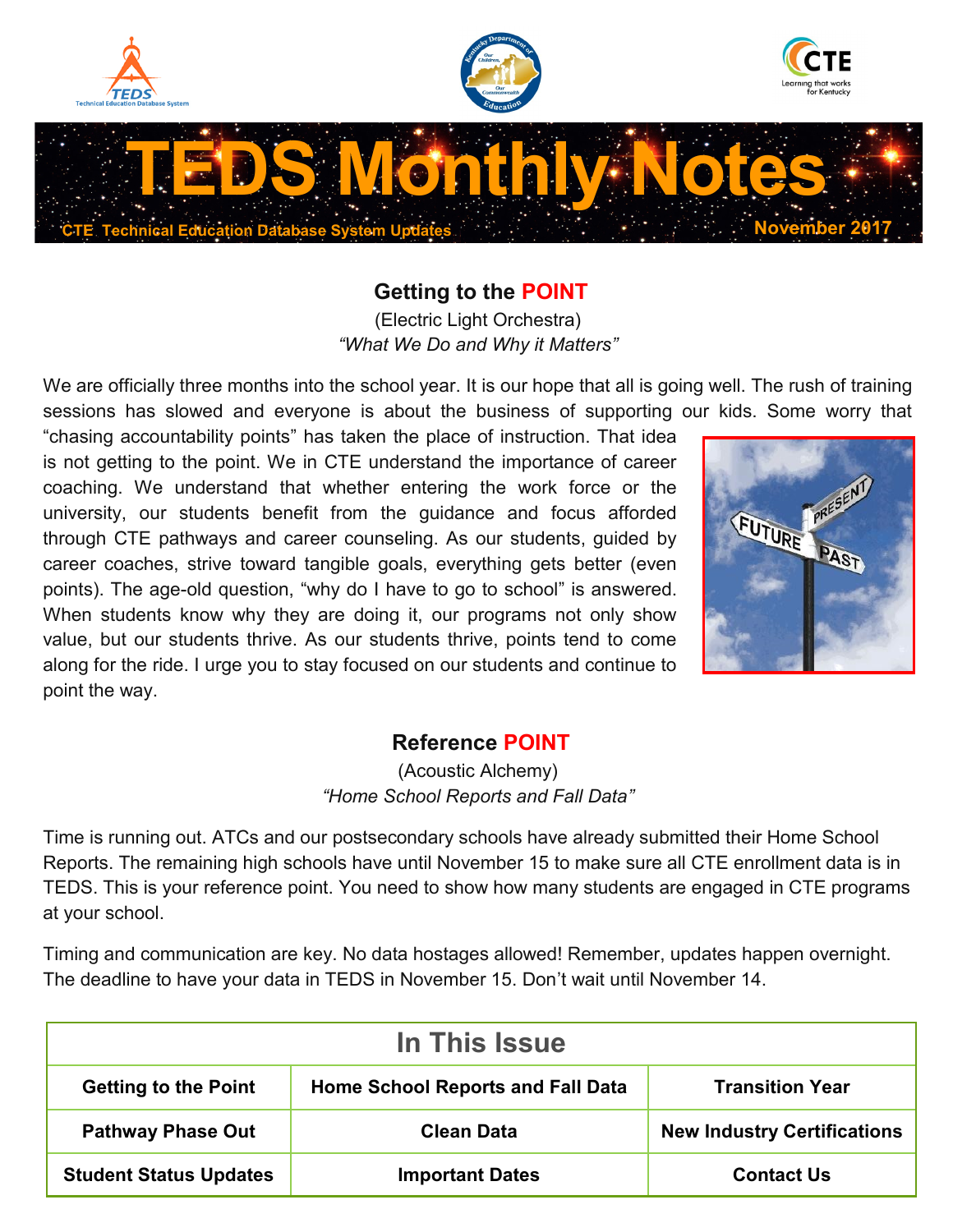#### **Turning POINT**

(Buckwheat Zydeco) *"Transition Year"*

Senate Bill 1 and the new accountability model, passed by the legislature and Kentucky Board of Education respectively, brought with them many changes for CTE that have to be tracked in TEDS. This is a turning point in the way we handle assessment and accountability. The result is that 2017-2018 has been designated a "Transition Year".

This designation allows us the time to ensure the fidelity of new changes. Along with our office of assessment, we are sorting everything out. We are at a point right now where, "I don't know" may be a standard response. As soon as there are definitive answers, you will have them. Just remember that during this transition year, data will be reported based on the new accountability model, but it will not be counted for or against any school or district.

#### **The POINT of it All**

(Anthony Hamilton) *"Clean Data"*

"*What do you mean he's not preparatory?*"

"*Well, the data says he is exploring, so…*"

When it comes to data, it is important to ensure the cleanliness (fidelity) of the data we put in TEDS. Clean data in, clean data out. We have been working on updates in TEDS that depend on clean data.

One point to consider is that clean, accurate data means your students will be properly rewarded for their hard work.

Another point is if a schools' data is not clean, many of the automated processes will not work. Schools with inaccurate (not clean) data will have to continue doing some processes manually.

So, what's really the point of it all? Clean data means less work for you and… if your data is not clean and accurate, it could impact your Perkins funds…



## **POINT of Origin**

(Yanni) *"Pathway Phase Out Process"*

As published in prior communications, the pathway phase out process is well under way. You have two years (2017-2018 and 2018-2019) to make the adjustment. Each phased out pathway has an asterisk (\*) next to its name in TEDS.

**ASH** Finance 52.0803.01 \* **ASH** Flight and Aerona Finance 52.0803.01 \*Phased Out **Fundamentals of Teaching TTASH** 

You cannot add new students to pathways that are being phased out and we are now past the deadline to add new pathways for 2017-2018.

It is important to remember that the point of origin for a students' career is still their freshman year. That means if you did not make the request to add one of the suggested pathways for 2017-2018, you will have to wait until next school year to add a new pathway and enroll the new students.

Although you cannot add new pathways at this time, you should review the 2017-2018 **[Pathway](https://education.ky.gov/CTE/ctepa/Documents/17-18_Crosswalk-Phaseout.pdf)  [Crosswalk and Phase](https://education.ky.gov/CTE/ctepa/Documents/17-18_Crosswalk-Phaseout.pdf)-out Guidance** [\(https://education.ky.gov/CTE/ctepa/Documents/17](https://education.ky.gov/CTE/ctepa/Documents/17-18_Crosswalk-Phaseout.pdf)-18\_Crosswalk-[Phaseout.pdf\)](https://education.ky.gov/CTE/ctepa/Documents/17-18_Crosswalk-Phaseout.pdf) now to determine what is best for each student.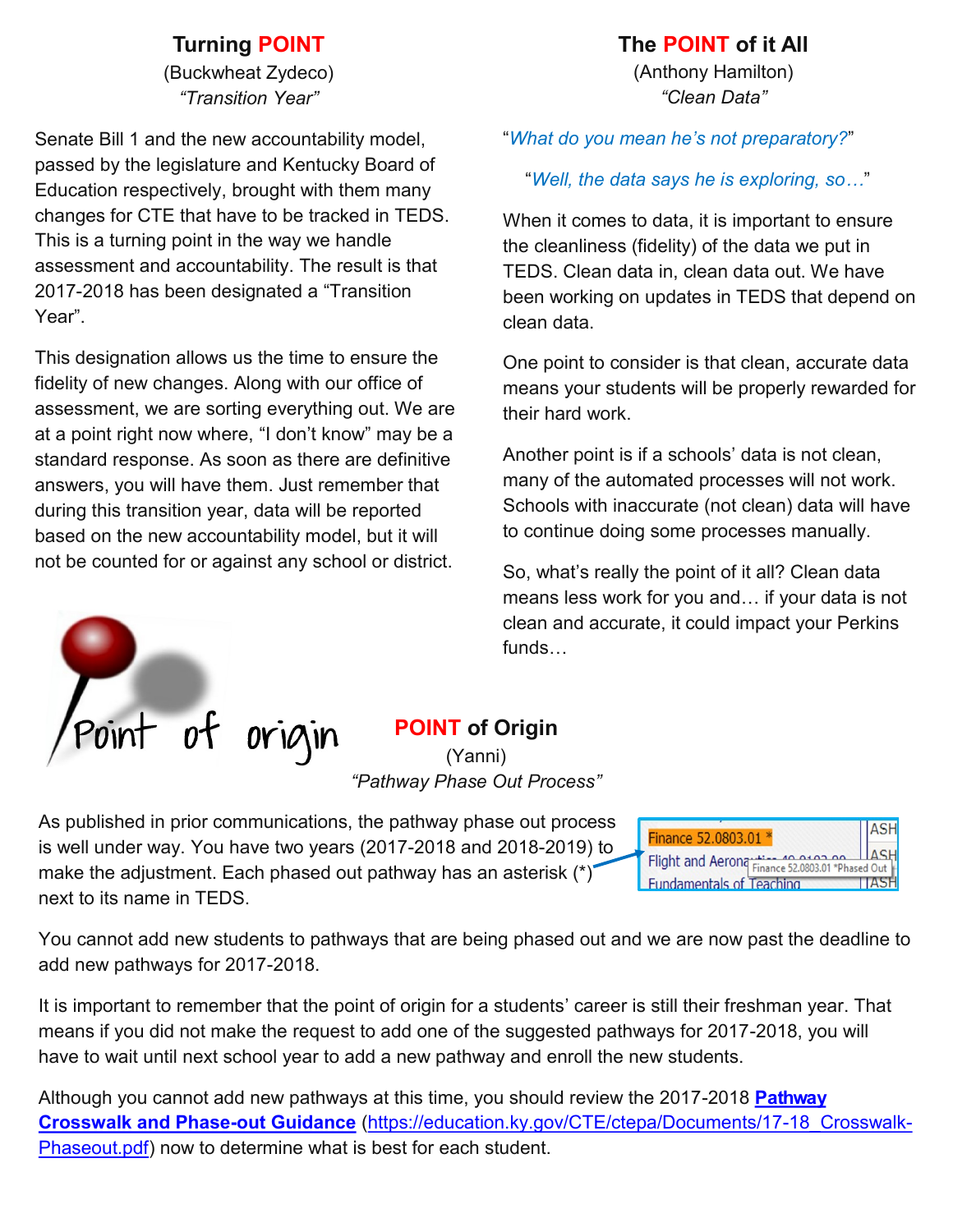#### **POINT of Know Return**

(Kansas) *"Student Status Updates"*

January 15, 2018. The big KOSSA and TRACK deadline. It's coming. As we approach the end of the first semester/trimester, it is important to ensure that data in TEDS is up to date. It's time to check transcripts for those credit updates to see if a student meets the definition of preparatory and can take a KOSSA or TRACK assessment. It is your responsibility to know. It is your responsibility to update it in Infinite Campus and import the new data into TEDS. In short, it is the point of know return…

Don't get caught off guard. Work with your school counselors and data folks. Make sure student data is accurate and updated appropriately in time for the January 15 deadline.





**Breaking POINT** (Moody Blues ) *"New Industry Certifications Process"*

Industry certification process is changing. With the coming changes, it has become important that we make adjustments to avoid reaching a breaking point. Beginning this year, every time an industry certification assessment is taken, it has to be documented in TEDS. Each record must include the date the assessment was taken and the pass/fail status. This ensures the accuracy of our data and simplifies the process for tracking certifications.

Since some pathways require more than one assessment, TEDS will be used to track the pass/fail status of each individual assessment (e.g., MOS components) separately. Those with multiple assessments are called STACKED CERTIFICATES. The final stacked certificate is awarded automatically once TEDS has record of successful completion of all required assessment components.

Detailed instructions for how to **Enter Industry Certifications Information** can be found on the TEDS Step -by-Step website [\(https://education.ky.gov/CTE/teds/Pages/TEDSStepbyStep.aspx\)](https://education.ky.gov/CTE/teds/Pages/TEDSStepbyStep.aspx).